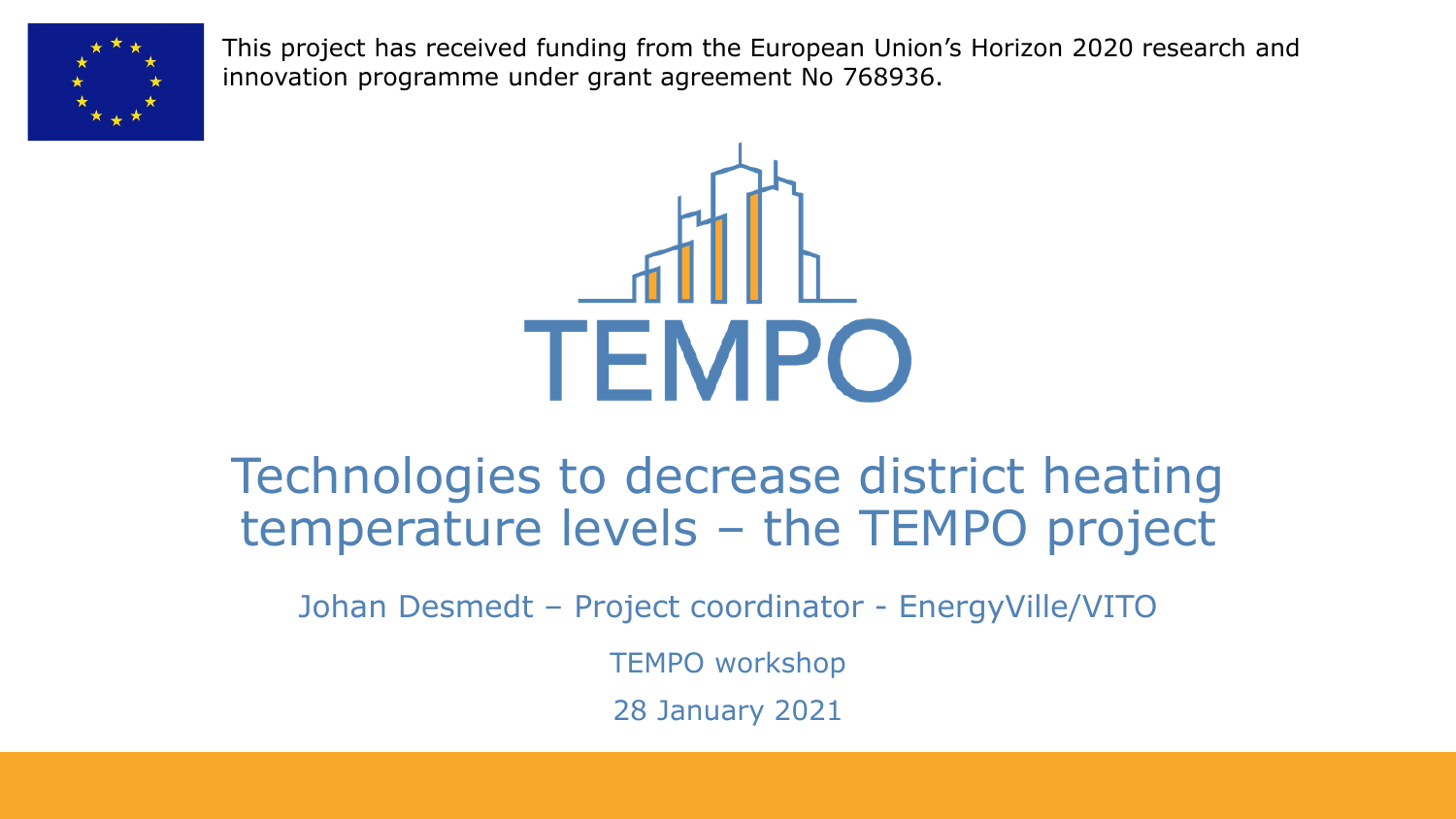

# Lower network temperatures

Benefits:

- Less heat losses
- Increased share of LT sustainable energy sources
- Increased efficiency of heat production technologies (heat pumps, CHPs, boilers etc.)

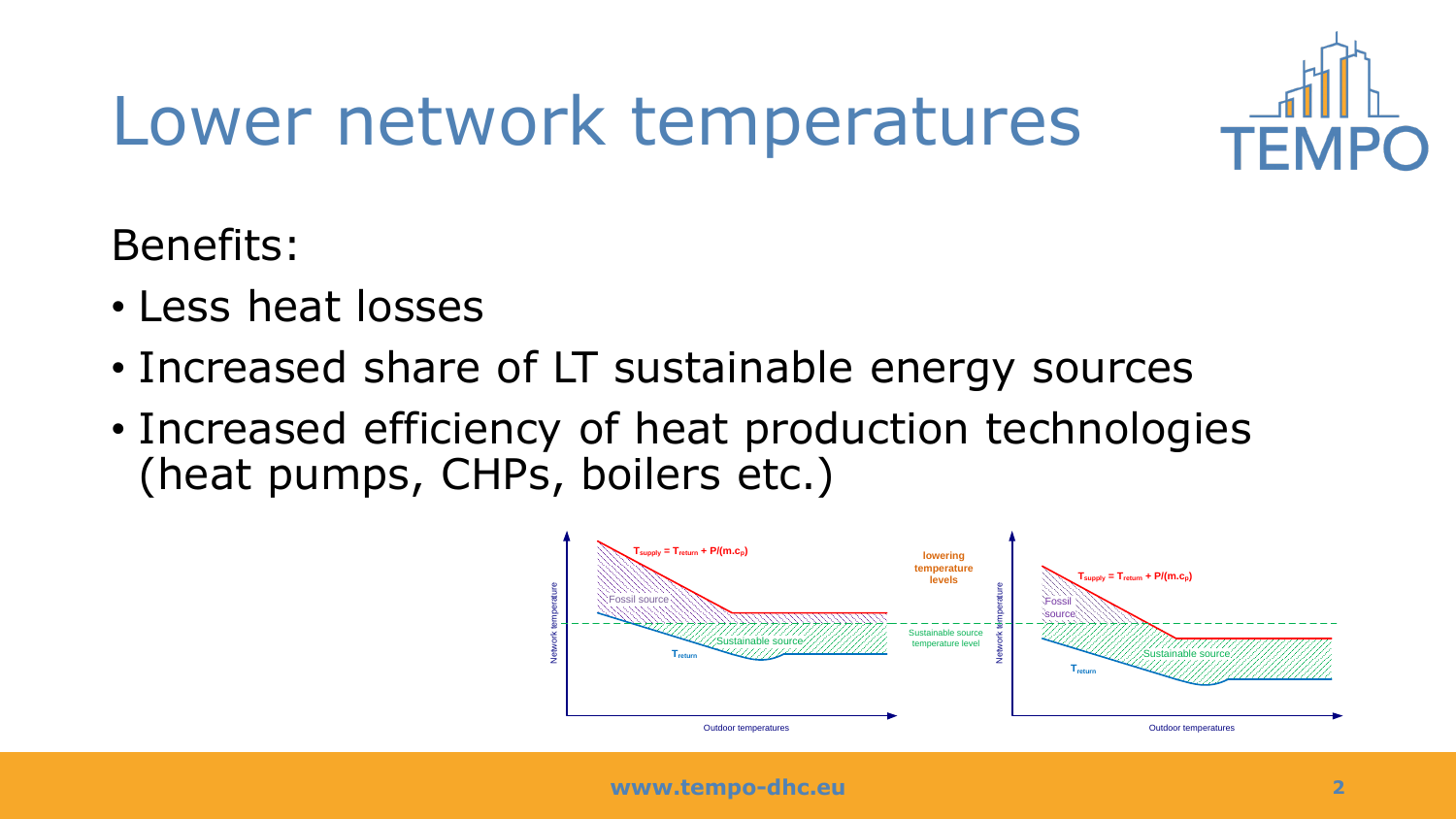

## Lower network temperatures

By technological innovations:

- Digitalisation
- Network and building infrastructure optimization

By business models rewarding low return temperatures

By consumer commitment

- Awareness creation
- Involvement

**TEMP**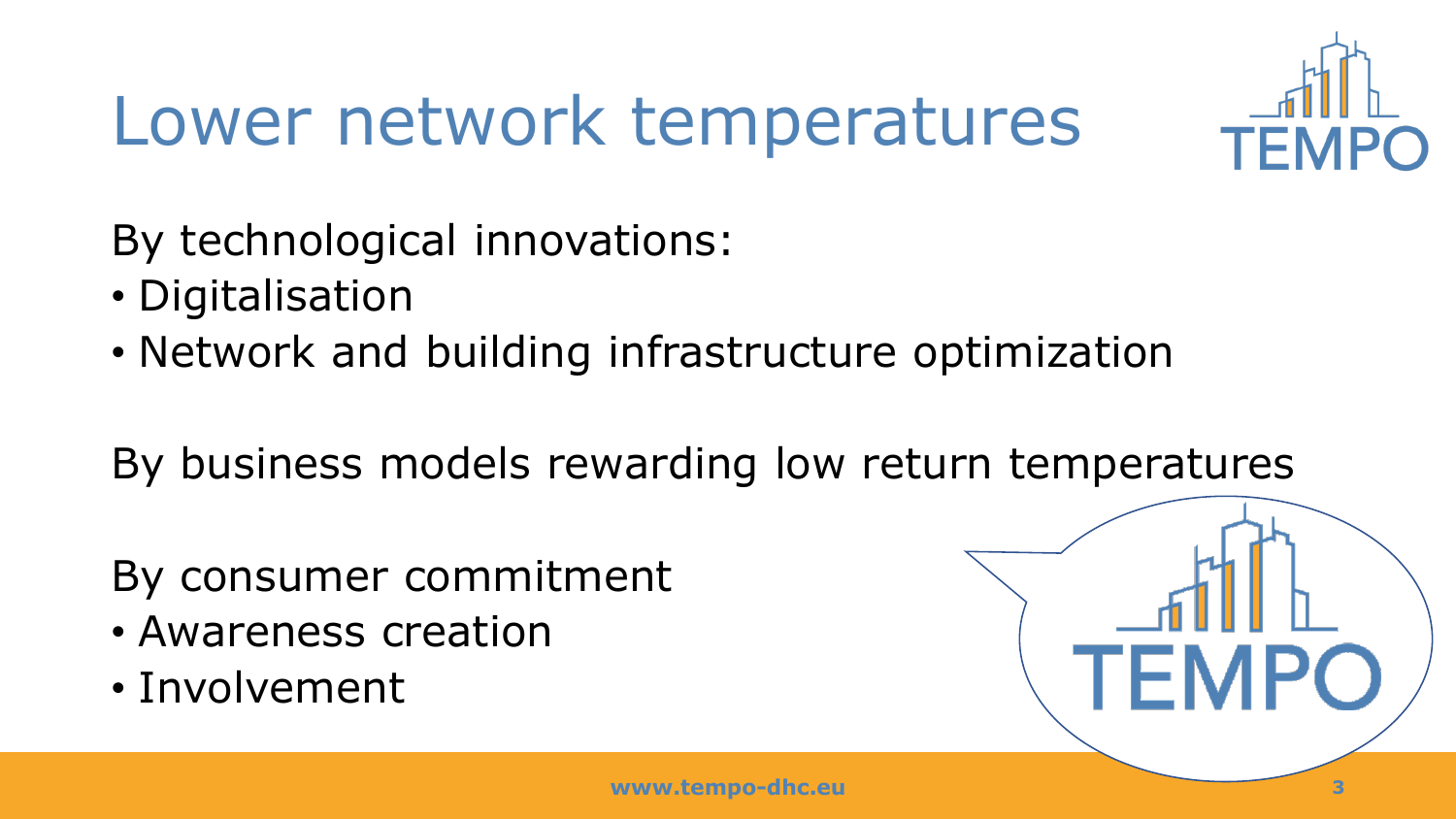## TEMPO – project



- Horizon 2020 Innovation action project with 10 partners
- 6 Technological innovations
- Implemented and demonstrated in LT and HT networks
- 2 demonstration sites: Windsbach (DE) and Brescia (IT)
- Budget: 3,1 Meuro
- Project period: Oct. 2017 March 2022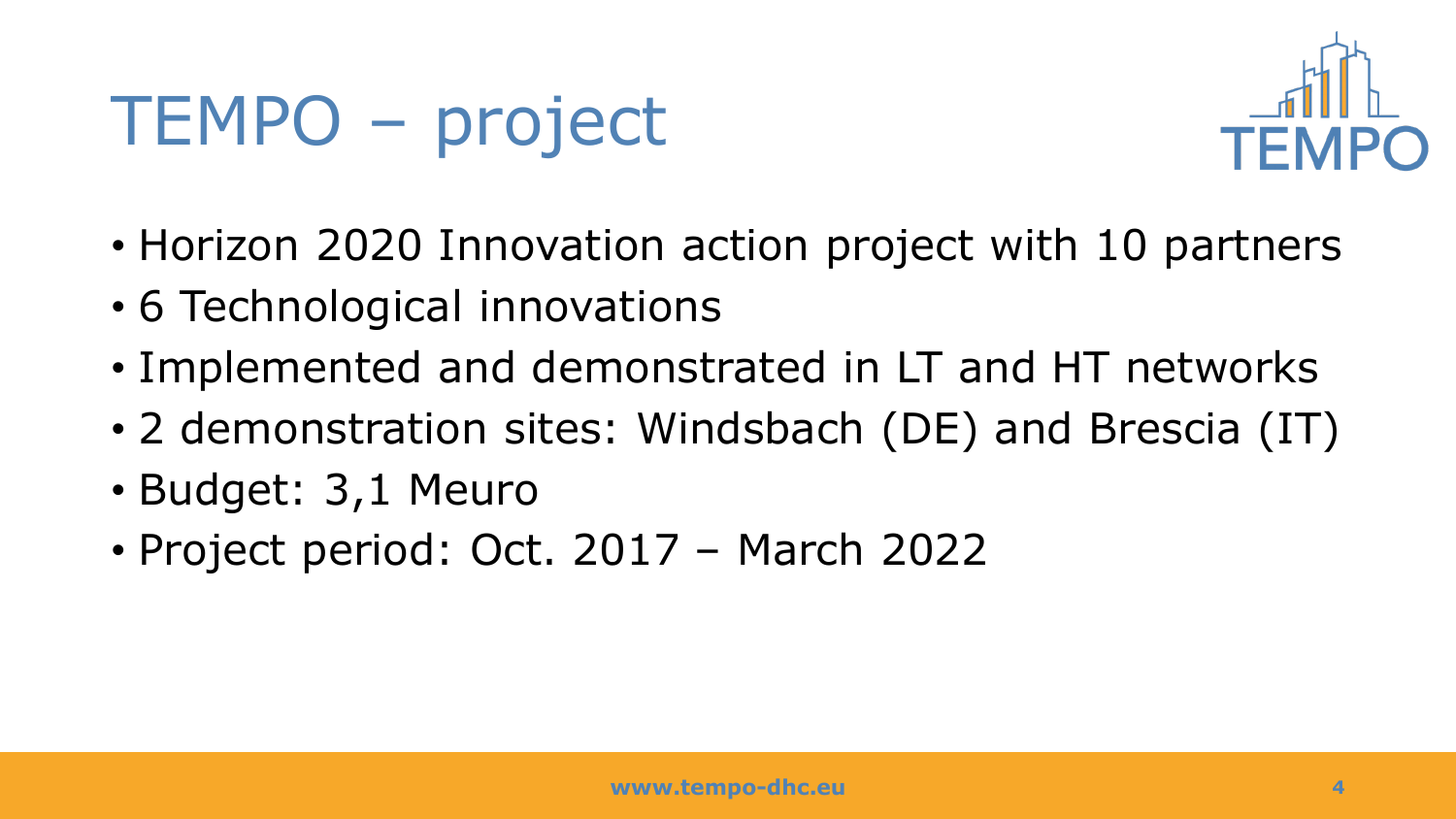#### TEMPO objectives



- Final development of **technological innovations** for lowtemperature (LT) district heating (DH) networks.
- Quantify the **benefits of the TEMPO solution packages** for DH networks through demonstration in 2 representative demonstration sites.
- Empowerment of **end users** in LT DH network.
- Develop innovative **business models** and demonstrate their replication potential for the roll-out of sustainable and economically viable DH networks across the EU.
- Guarantee EU-wide **market uptake** of TEMPO solutions packages by developing an exploitation and replication plan.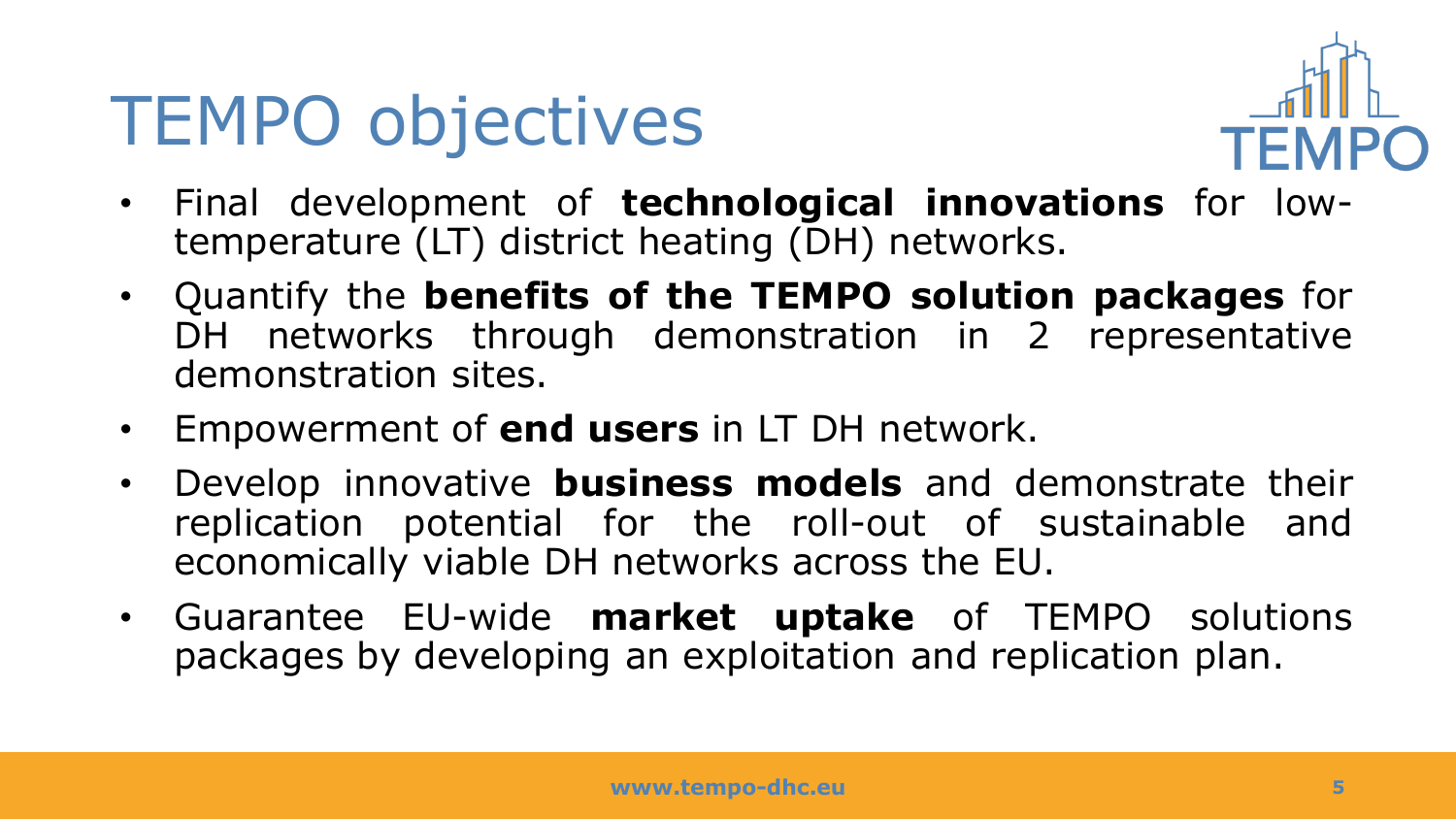# Technological innovations



- 1.Supervision ICT platform for detection and diagnosis of faults in DH substations
- 2.Visualisation tools for expert and non-expert users
- 3.Smart DH network controller to balance supply and demand and minimise the return temperature
- 4.Innovative piping system
- 5.Optimisation of the building installation
- 6.Decentralised optimal controlled buffers at the consumer side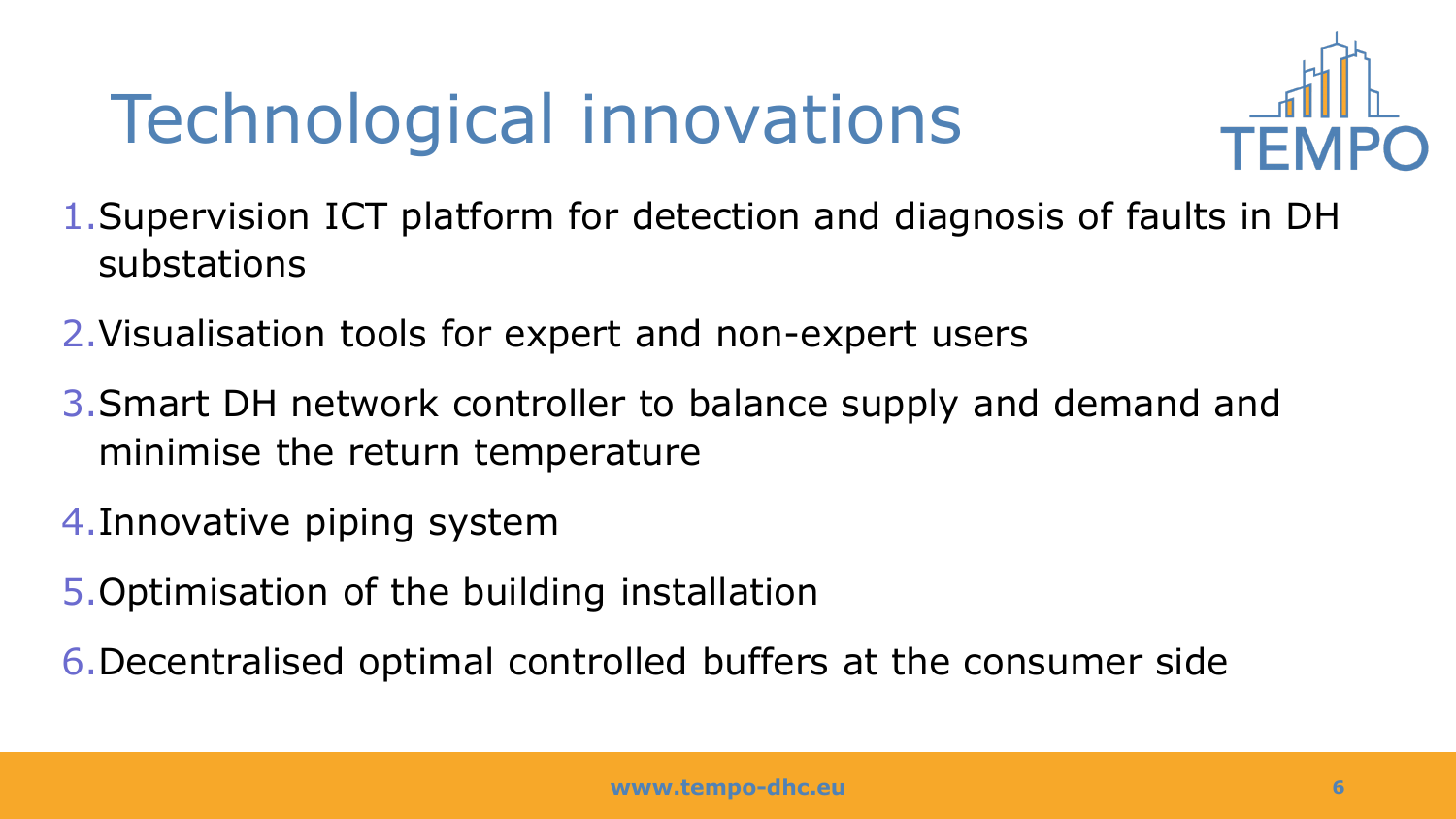#### Demo 1: Windsbach, Germany - ENERPIPE



- Newly-built area 100 houses
- Energy supply by LT DH network
- Biogas fired CHP
- Central and decentralised buffers Enerpipe
- Innovations: decentralised buffers and optimal control



**TEMPO**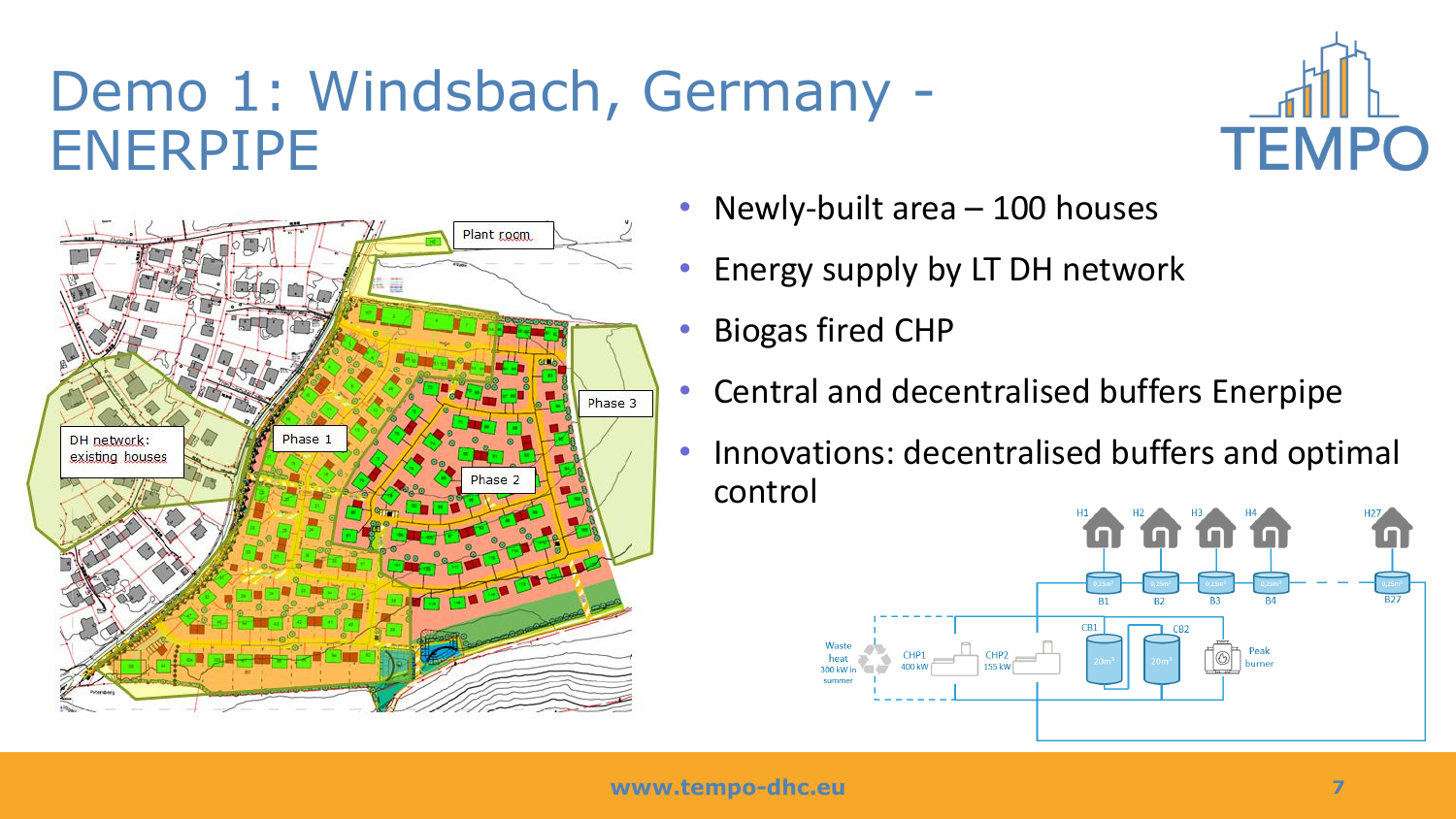#### Demo 2: Brescia, Italy – A2A





- Existing HT network
- Is it possible to decrease network temperatures in low heat density area's, through the TEMPO innovations?
- Main constraints: existing buildings, existing radiators/substations, small diameter house connection
- TEMPO innovations: Supervision ICT platform, Visualisation tools, Smart DHC controller, Optimisation of building installation